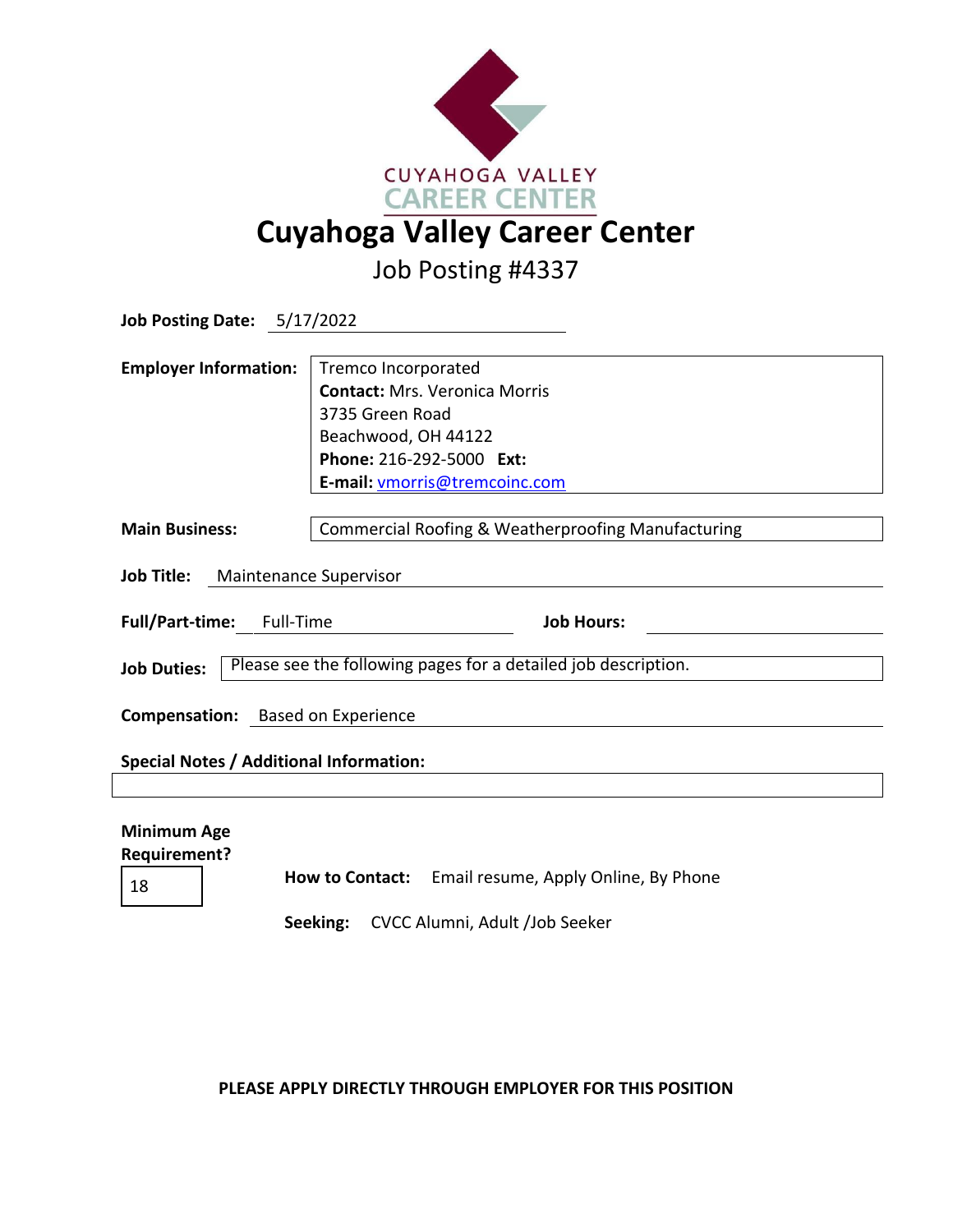The Facilities and Maintenance Manager has the direct responsibility for maintaining and upgrading the site facilities and production equipment and identifying the annual capital requirements. In addition, this position is responsible for the management of the Preventative Maintenance Program.

## **Duties/Responsibilities, Core knowledge:**

- Coordinate and direct projects, making detailed plans to accomplish goals and direct the integration of technical activities.
- Support the HS&E, Quality and Service, and Productivity/Cost sections of the facility plan as defined by scorecard activities.
- Plan and direct the installation, testing, operation, maintenance, and repair of facilities and equipment.
- Manage the Preventative Maintenance Program to ensure it reduces downtime and improves overall reliability of production and production supporting machinery.
- In collaboration with Plant Manager, identify and prepare capital project requirements for review and submission to management including costs, schedule, PHA, and procedures.
- Direct, review, and approve product design and changes consistent with Management of Change (MOC) procedures.
- Analyze annual utility expenditures and develop plan to optimize efficiency and reduce costs.
- Perform administrative functions such as reviewing and writing reports, approving expenditures and making decisions about the purchase of materials or services.
- Integrate the Process Hazard Analysis (PHA) process with the appropriate capital projects.
- Investigate equipment failures and difficulties to diagnose faulty operation and work with the maintenance crew to implement the needed preventative measures.
- Recommend design modifications to eliminate machine or system malfunctions.
- Demonstrate a commitment to diversity in hiring and promotion decisions.
- Effectively and efficiently onboard new employees.
- Conduct annual performance evaluations and provide ongoing performance feedback, maintaining clear and timely documentation.
- Coach and manage employees using CS&W philosophy and tools to ensure talent is developed and retained.
- Apply Tremco policies and adheres to processes to ensure compliance and organizational best practices.

## **Skills, Qualifications, Experience, Special Physical Requirements:**

- Bachelor's of Science Degree in Chemical or Mechanical Engineering
- A minimum of 3 years' plant supervisory experience. 5+ years' experience with plant safety practices, chemical processes, equipment maintenance, statistical applications, and equipment operations are also required. PHA and "Process Safety Management" experience a positive.
- Knowledge of the practical application of sound engineering and chemical plant practices. This includes applying engineering principles and techniques to process design for the production of products and intermediates.
- Knowledge of arithmetic, statistical methods, "Lean" concepts, ISO procedures, PHA techniques and their applications.
- Ability to apply Excel, Word, and SAP applications to daily job responsibilities with an emphasis on system driven solutions.
- Ability to manage multiple priorities, effective Team Player, self motivated, quick learner